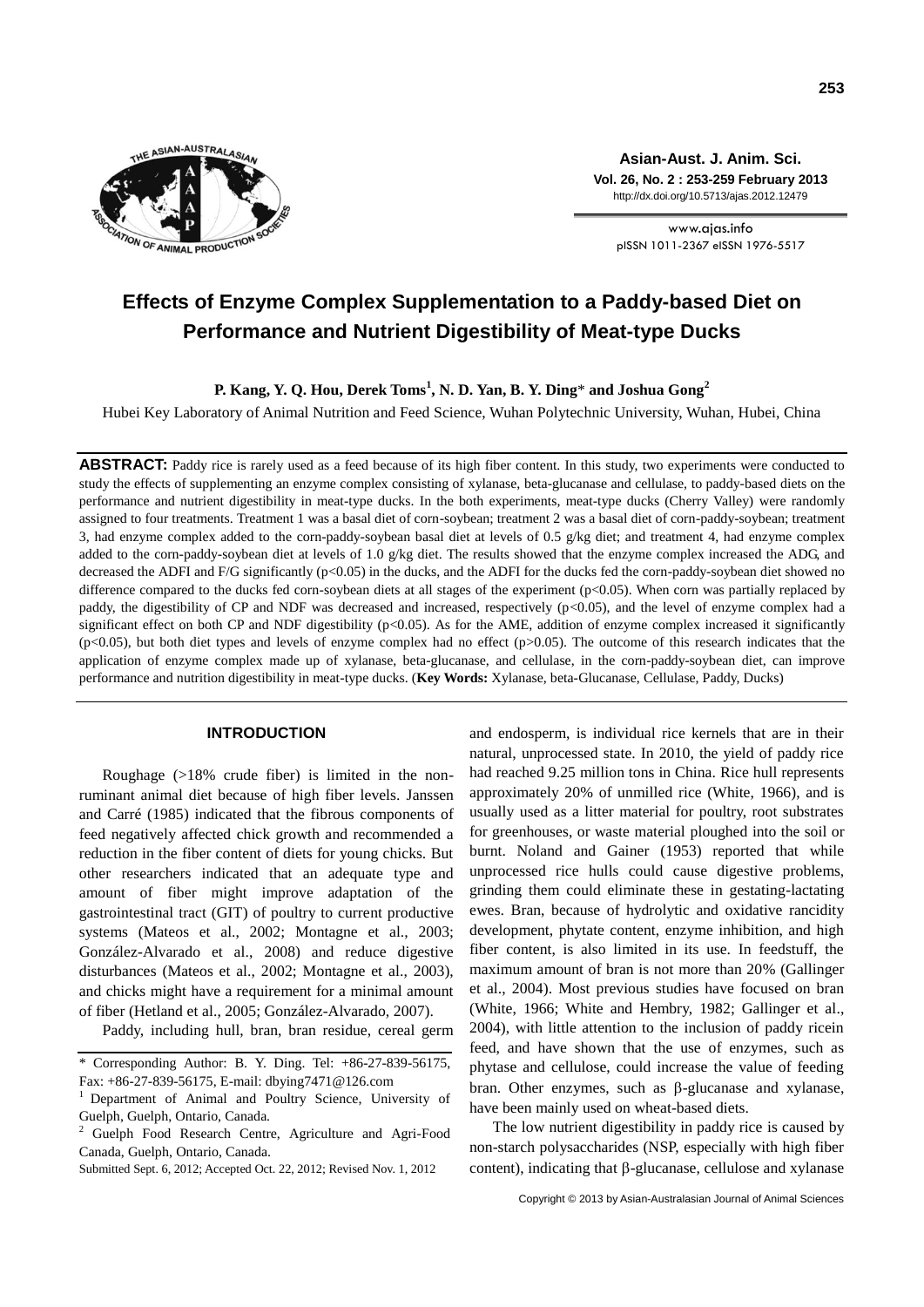supplementation may increase nutrient availability and improve the performance of poultry; partially replacing conventional energy-providing feed such as corn in poultry diets with low-cost paddy rice can be economically attractive. Enzyme supplementation might improve broiler performance by at least two mechanisms: increasing feed intake and improving nutrient digestibility (Lázaro et al., 2003). Consequently, the objective of the present study was to determine the performance responses and nutrient digestibility in meat-type ducks to an enzyme complex consisting of  $\beta$ -glucanase, cellulose and xylanase, in diets where the corn was partially replaced by paddy.

## **MATERIALS AND METHODS**

#### **General**

The enzyme complex formulation was based on recommendations by the manufacturer (Wuhan Sunhy Biology Co., Ltd., Hubei, China) and previous experiments in our lab: the levels of xylanase (endo-1,4- $\beta$ -xylanase; EC 3.2.1.8), beta-glucanase (endo-1,3 (4) -beta-glucanase EC 3.2.1.6 -) and cellulase (EC 3.2.1.4) were 4,400 IU/kg, 4,300 IU/kg, and 2,400 IU/kg, respectively. One IU of xylanase activity is defined as the amount of the enzyme that generated  $1 \mu$ mol of the xylose from xylan per minute at pH 5.5 and 50 $^{\circ}$ C. One IU of beta-glucanase activity is defined as the amount of the enzyme that generated 1 µmol of the reducing sugar glucose from beta-glucan per minute

| <b>Table 1.</b> Composition and nutrient content of diets |  |  |  |
|-----------------------------------------------------------|--|--|--|
|-----------------------------------------------------------|--|--|--|

at pH 4.8 and  $50^{\circ}$ C. One IU of cellulase activity is defined as the amount of the enzyme that generated  $1 \text{ }\mu\text{mol}$  of the reducing sugar glucose from sodium carboxymethyl cellulose per minute at  $pH$  4.8 and 37 $^{\circ}$ C.

#### **Experiment 1**

A total of 324 0-d-old meat-type ducks (Cherry Valley), were raised in net enclosures with free access to feed and water. The ducks were randomly assigned to four treatments, each treatment having three pens, and each pen having 27 ducks. Treatment 1 was a basal diet of corn-soybean; treatment 2 was a basal diet of corn-paddy-soybean; treatment 3, had enzyme complex added to the corn-paddysoybean basal diet at levels of 0.5 g/kg diet; and treatment 4, had enzyme complex added to the corn-paddy-soybean diet at levels of 1.0 g/kg diet. All the basal diets were formulated to meet or exceed NRC (1994) recommendations for all nutrients (Table 1), and the gross energy (GE) and crude protein (CP) among the treatments were almost equal. Paddy rice nutrient content were shown in Table 2. Feed consumption was measured and ducks were weighed on d 0, 7, 14, 21, 28, and 35, to calculate average daily gain (ADG), average daily feed intake (ADFI), and the ratio of feed and gain (F/G).

#### **Experiment 2**

A total of 60 ducks at 36 d old, were randomly divided into four treatments (the same as in Experiment 1) with 15

| Ingredients (%)                      | Treatment 1    | Treatment 2      | Treatment 3 | Treatment 4 |
|--------------------------------------|----------------|------------------|-------------|-------------|
| Corn                                 | 52.35          | 32.35            | 32.30       | 32.25       |
| Paddy                                | $\Omega$       | 20.00            | 20.00       | 20.00       |
| Soybean meal                         | 32.25          | 32.25            | 32.25       | 32.25       |
| Rice bran                            | 8.00           | 8.00             | 8.00        | 8.00        |
| Soybean oil                          | 1.69           | 1.69             | 1.69        | 1.69        |
| Fish meal                            | 1.50           | 1.50             | 1.50        | 1.50        |
| CaHPO <sub>4</sub>                   | 1.41           | 1.41             | 1.41        | 1.41        |
| Limestone                            | 1.11           | 1.11             | 1.11        | 1.11        |
| Salt                                 | 0.34           | 0.34             | 0.34        | 0.34        |
| Methionine (Met)                     | 0.25           | 0.25             | 0.25        | 0.25        |
| Antimold agent                       | 0.10           | 0.10             | 0.10        | 0.10        |
| Vitamin-minerals premix <sup>a</sup> | 1.00           | 1.00             | 1.00        | 1.00        |
| Enzyme complex <sup>b</sup>          | $\overline{0}$ | $\boldsymbol{0}$ | 0.05        | 0.10        |
| Nutrient levels <sup>c</sup>         |                |                  |             |             |
| Gross energy GE (kcal/kg)            | 4,062          | 4,009            | 4,009       | 4,009       |
| Crude protein $CP$ $(\%)$            | 18.86          | 18.37            | 18.37       | 17.37       |
| Crude fiber CF (%)                   | 2.98           | 4.47             | 4.47        | 4.47        |
| Calcium Ca (%)                       | 0.90           | 0.90             | 0.90        | 0.90        |
| Available phosphorus AP (%)          | 0.40           | 0.40             | 0.40        | 0.40        |

<sup>a</sup> Premix provided for one kilogram of complete feed: 1,200,000 IU Vitamin A; 250,000 IU Vitamin D<sub>3</sub>; 2,000 IU Vitamin E, 100 mg Vitamin B<sub>1</sub>, 800 mg Vitamin B<sub>2</sub>; 200 mg Vitamin B<sub>6</sub>; 1 mg Vitamin B<sub>12</sub>; 200 mg Vitamin K<sub>3</sub>; 15 mg Biotin; 200 mg Folic acid; 7,500 mg Niacin; 1,500 mg pantothenate; 8 g Mn (as manganese sulfate); 12 g Zn (as zinc sulfate); 10 g Fe (as ferrous of sulfate); 0.5 g Cu (as copper sulfate); 0.1 g I; 30 mg Se (as sodium selenite).

<sup>b</sup> Enzyme complex was composed of 4,400 IU/kg xylanase, 4,300 IU/kg beta-glucanase, and 2,400 IU/kg cellulase.

<sup>c</sup> The value of gross energy (GE), crude protein (CP), and crude fiber (CF) were actual measured values.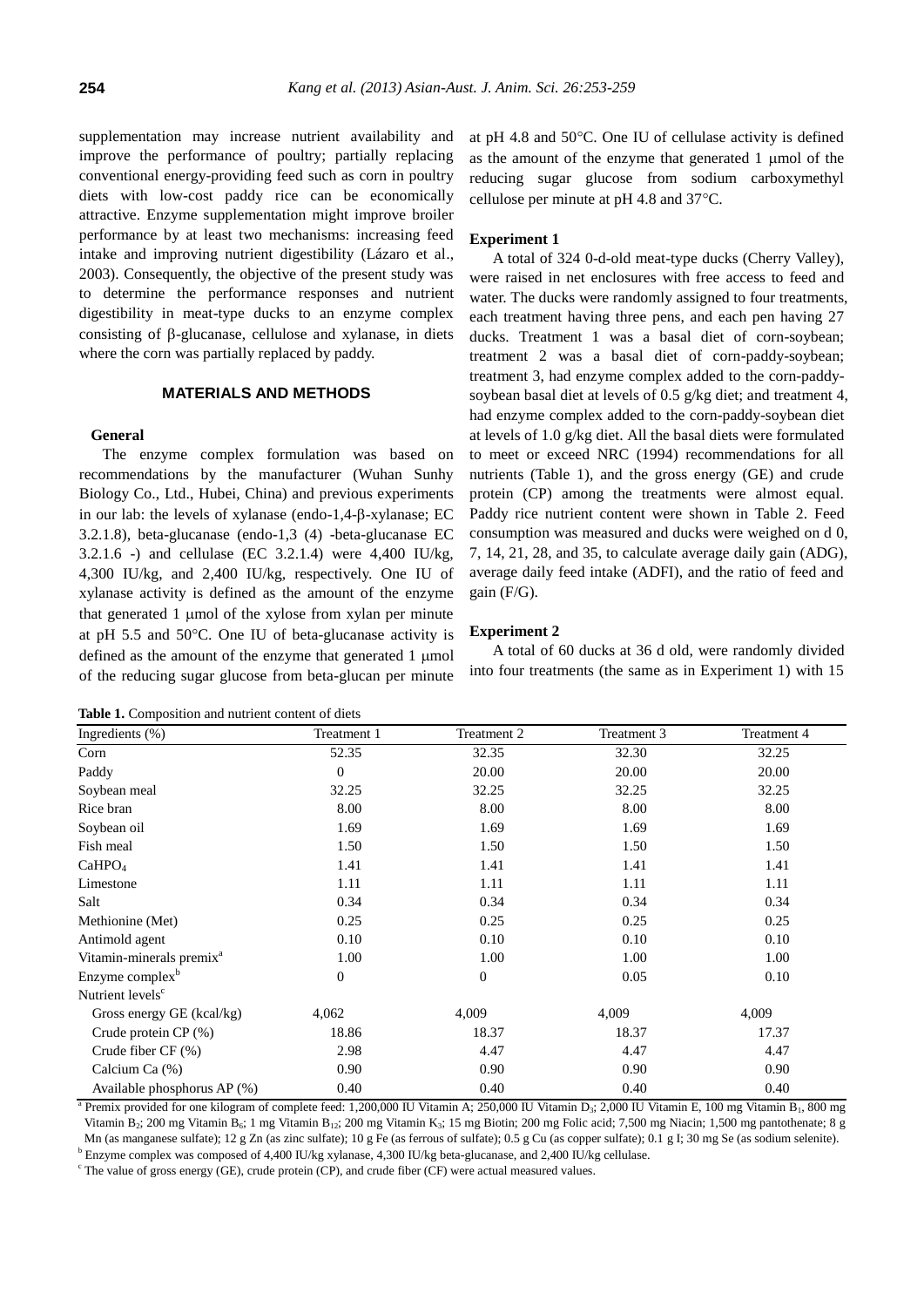| Nutrient content <sup>a</sup> |       |  |  |  |
|-------------------------------|-------|--|--|--|
| Gross energy GE (kcal/kg)     | 2,209 |  |  |  |
| Crude protein $CP$ $(\%)$     | 8.1   |  |  |  |
| Crude fiber $CF(%)$           | 12.8  |  |  |  |
| Calcium Ca (%)                | 0.03  |  |  |  |
| Total phosphorus TP (%)       | 0.35  |  |  |  |

**Table 2.** Nutrient content of paddy rice

<sup>a</sup> The value of nutrient content were all actual measured values.

ducks per treatment, to conduct digestibility studies. The diet intake was measured and excreta were collected over a 3-d period for each duck after an adjustment period of 7 d. The four test diets had 0.3% chromium oxide added as an inert and indigestible indicator. In order to avoid ammonia volatilization, 4 ml 10% sulfuric acid solution was added into fresh excreta. The fecal samples were dried in a forcedair drying oven at  $60^{\circ}$ C for 72 h and ground with a Wiley mill using a 1-mm screen for chemical analysis. A complete proximate analysis was made on the feed sample and on all fecal samples representing total collections. Analyses for dry matter (DM), crude protein (CP), and neutral detergent fiber (NDF) were determined by AOAC (2005) methods, and gross energy (GE) was determined by using bomb calorimetry (Model HWR-15C, Shangli Instruments, Shanghai, China). The AMEn values were calculated by subtracting GE excreted (adjusted to zero N balance) from GE intake and dividing this value by DM feed intake. The AME was corrected to zero N balance (AMEn) according to Hill and Anderson (1958). Chromic oxide determination was made on all samples by a modification of the spectrophotometric procedure outlined by Fenton and Fenton (1979).

# **Statistical analysis**

Statistical analysis was conducted using the GLM procedure in the SAS software program (SAS Inst. Inc., Cary, NC, USA) with a randomized complete block design. The pen was used as the experimental unit for the analysis of growth performance and energy and nutrient digestibility data. p-values of <0.05 were considered significant.

# **RESULTS**

# **Experiment 1**

As shown in Table 3, on d 35 ducks fed the corn-paddysoybean were on average 2.15 kg lighter than ducks fed the corn-soybean diet ( $p<0.05$ ). When the enzyme complex was added to the corn-paddy-soybean diets at 0.5 g/kg and 1.0 kg/g, the final BW was 2.28 kg and 2.32 kg, respectively, and significantly higher than the two unmodified basal diets (p<0.05). The ADG, ADFI, and F/G, however, showed no difference among treatments (p>0.05) from d 0 to 7. For d 7 to 21, the enzyme complex increased the ADG ( $p<0.05$ ),

decreased the ADFI ( $p<0.05$ ) and F/G, with treatment II showing the highest  $F/G$  (p<0.05). The enzyme complex added in the corn-paddy-soybean diet increased the ADG and decreased F/G from d 22 to 35, but increasing levels of enzyme complex had no effect (p>0.05). Overall, the enzyme complex increased the ADG, and decreased the ADFI and F/G significantly  $(p<0.05)$  in the ducks, and the ADFI for ducks fed the corn-paddy-soybean diet was no difference from ducks fed the corn-soybean diets at all stage of the experiment ( $p<0.05$ ).

## **Experiment 2**

The digestibility of the diets is shown in Table 4. As shown, the digestibility of CP increased with the level of enzyme complex added ( $p<0.05$ ), and ducks had the lowest CP digestibility for the basal diets of corn-paddy-soybean among all treatments ( $p<0.05$ ). As for the AME, the enzyme complex significantly increased it  $(p<0.05)$ , but diet type and an increased enzyme complex level had no effect on it  $(p>0.05)$ . The NDF digestibility was increased with the addition of enzyme complex and showed a further increased digestibility at higher feed levels  $(p<0.05)$ .

## **DISCUSSION**

#### **Performance**

Both corn and rice are energy-containing feed. Mateos et al. (2006, 2007) concluded that the use of rice as a substitute for corn improved nutrient digestibility and productive performance in piglets. However, being high in energy and poor in fiber content (Vicente et al., 2008), the addition of rice to the diet may compromise GIT health in young birds (González-Alvarado et al., 2008). Hetland et al. (2005) observed that birds consumed increased amounts of litter when their diet did not provide a minimal amount of fiber. Thus, chicks might require a minimal amount of fiber in the diet to stimulate the development of the upper gastrointestinal tract (González-Alvarado et al., 2008), suggesting that the use of rice as a substitute for corn is more suitable for piglets than for chicks. González-Alvarado et al. (2008) added two sources of hull, oat and soy, into rice-based diets and found the relative weight of the proventriculus and gizzard increased. Paddy, because of the high fiber content, is rarely used in feed. Our main purpose in this study was to determine the effect of an enzyme complex of xylanase, glucanase, and cellulase, on the performance and nutrition digestibility in ducks, when corn in the diet was partially replaced by paddy.

Chicks may require a minimal amount of fiber in their diet to stimulate gastric emptying, and improve absorption and utilization of nutrients (Wilson, 1987), resulting in an improved growth performance. Too high of a level of fiber is also not desirable; in our study, when corn was partially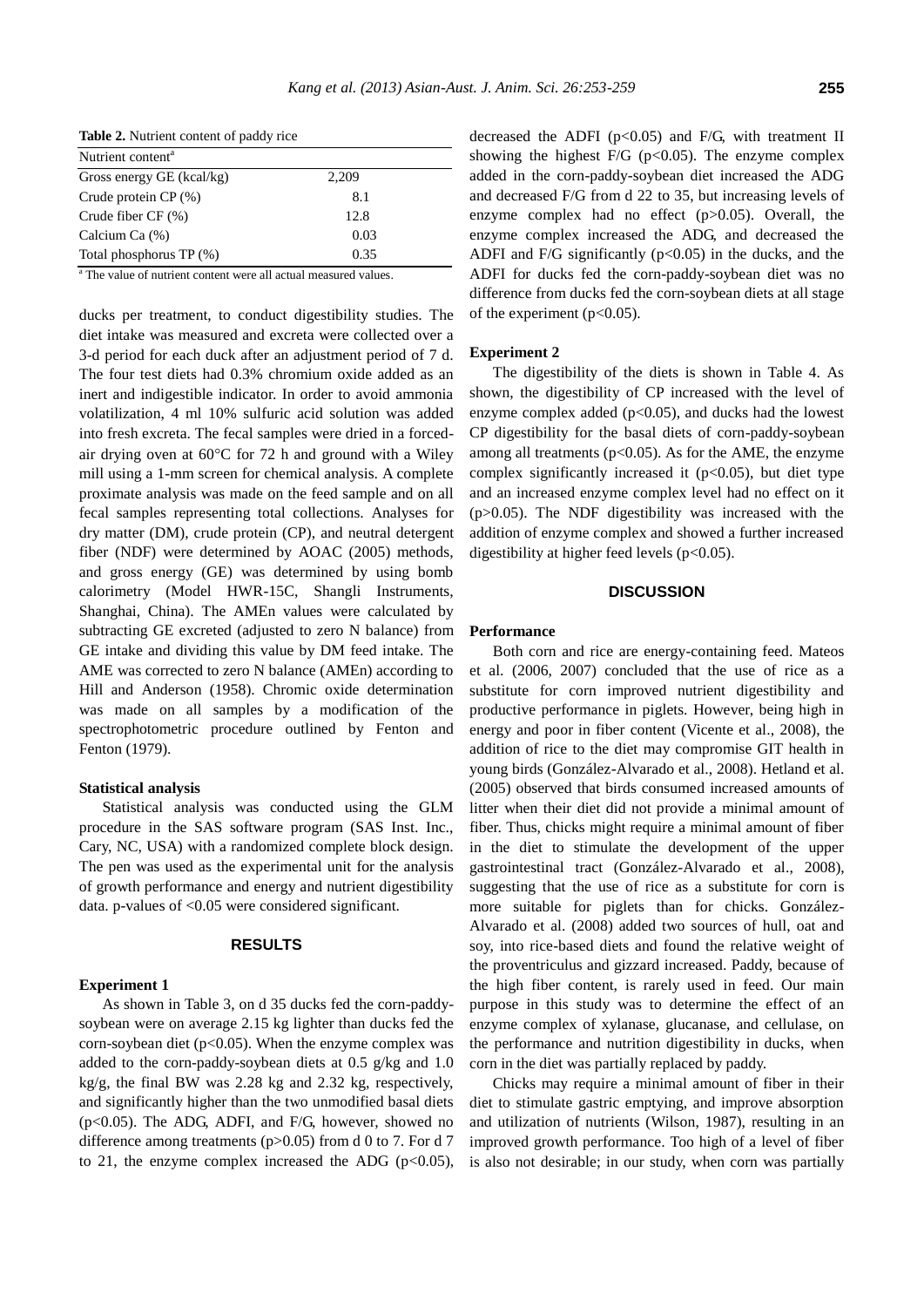| Index          | Treatment 1                       | Treatment 2                       | Treatment 3                    | Treatment 4                     |
|----------------|-----------------------------------|-----------------------------------|--------------------------------|---------------------------------|
| Initial BW (g) | 59.49±0.043                       | 59.47±0.077                       | 59.46±0.057                    | 59.43±0.113                     |
| Final BW $(g)$ | $2,183.97 \pm 15.21$ <sup>c</sup> | $2,148.89 \pm 11.10$ <sup>d</sup> | $2,287.13 \pm 10.21^b$         | 2,322.34±22.79 <sup>a</sup>     |
| 1 to 7 d       |                                   |                                   |                                |                                 |
| ADG $(g/d)$    | 16.20±0.010                       | 16.19±0.011                       | 16.21±0.040                    | $16.24 \pm 0.016$               |
| ADFI $(g/d)$   | 20.71±0.026                       | 20.68±0.084                       | 20.70±0.037                    | 20.66±0.018                     |
| F/G            | 1.28±0.0024                       | 1.28±0.0047                       | 1.28±0.0033                    | $1.27 \pm 0.0021$               |
| 8 to 14 d      |                                   |                                   |                                |                                 |
| ADG $(g/d)$    | $57.55 \pm 0.061^b$               | $57.37 \pm 0.250^b$               | 57.95±0.180 <sup>a</sup>       | 58.21±0.098 <sup>a</sup>        |
| ADFI $(g/d)$   | 82.49±0.021 <sup>b</sup>          | 82.73±0.150 <sup>a</sup>          | 82.31±0.012 <sup>c</sup>       | 82.20±0.039 <sup>c</sup>        |
| F/G            | $1.43 \pm 0.0019^b$               | $1.44 \pm 0.0038$ <sup>a</sup>    | $1.42 \pm 0.0042$ <sup>c</sup> | $1.41 \pm 0.0028$ <sup>d</sup>  |
| 15 to 21 d     |                                   |                                   |                                |                                 |
| ADG $(g/d)$    | $66.99 \pm 0.270^b$               | 64.91 $\pm$ 0.310 $^{\circ}$      | $68.15 \pm 0.790^a$            | $68.07 \pm 0.510^a$             |
| ADFI $(g/d)$   | $133.40 \pm 0.850^a$              | 131.58±0.470 <sup>b</sup>         | $132.40 \pm 0.610^{ab}$        | $127.63 \pm 0.260$ <sup>c</sup> |
| F/G            | $1.99 \pm 0.018^b$                | $2.03 \pm 0.00061^a$              | $1.94 \pm 0.015$ <sup>c</sup>  | $1.8 \pm 0.080$ <sup>d</sup>    |
| 22 to 28 d     |                                   |                                   |                                |                                 |
| ADG $(g/d)$    | $90.87 \pm 0.990$ <sup>ab</sup>   | $87.62 \pm 2.120^b$               | $95.32 \pm 2.940^a$            | $93.81 \pm 4.760^a$             |
| ADFI $(g/d)$   | 196.18±1.800                      | 196.01±3.810                      | 198.19±0.670                   | 187.44±13.330                   |
| F/G            | $2.16 \pm 0.023^{ab}$             | $2.24 \pm 0.092^a$                | $2.08 \pm 0.067$ <sup>bc</sup> | $2.00 \pm 0.058$ <sup>c</sup>   |
| 29 to 35 d     |                                   |                                   |                                |                                 |
| ADG $(g/d)$    | $90.71 \pm 2.120$ <sup>bc</sup>   | $89.52 \pm 1.650$ <sup>c</sup>    | $93.81 \pm 0.860^{ab}$         | $96.31 \pm 1.730^a$             |
| ADFI $(g/d)$   | 232.06±1.810 <sup>ab</sup>        | $234.42 \pm 0.660^a$              | 231.82±1.770 <sup>ab</sup>     | $231.17\pm0.610^b$              |
| F/G            | $2.56 \pm 0.054$ <sup>a</sup>     | $2.62 \pm 0.051$ <sup>a</sup>     | $2.47 \pm 0.019^b$             | $2.40\pm0.049^b$                |
| 1 to 35 d      |                                   |                                   |                                |                                 |
| ADG $(g/d)$    | $60.70 \pm 0.430$ <sup>c</sup>    | 59.70±0.320 <sup>d</sup>          | $63.65 \pm 0.290^b$            | $64.65 \pm 0.650^a$             |
| ADFI $(g/d)$   | $133.01 \pm 0.080^a$              | 133.04±0.490 <sup>a</sup>         | 133.08±0.510 <sup>a</sup>      | $129.82 \pm 0.540^b$            |
| $\rm F/G$      | $2.19\pm0.021^b$                  | $2.23 \pm 0.084$ <sup>a</sup>     | $2.09 \pm 0.052$ <sup>c</sup>  | $2.01 \pm 0.043$ <sup>d</sup>   |

**Table 3.** The effect of the enzyme complex on the growth performance in ducks

Values are presented as means $\pm$ SD. Means in a row with different letters differ significantly (p<0.05).

replaced by paddy, the ducks showed a decreased BW by the end of the experiment. This result confirmed the results of previous studies in chicks (Kratzer and Payne, 1977; Hussein and Kratzer, 1982), which suggest that this might be due, at least in part, to the fiber content in corn-paddysoybean diet, which was beyond the minimum requirement and might compromise GIT health in ducks. Consistent with our metabolism experiment results, high fiber content had side effects on the nutrient digestibility in the ducks.

Rice hull, a high NSP source, has detrimental effects on performance in layers (van Krimpen et al., 2008). Thus, supplementation of NSP-degrading enzymes in high-NSP diets is one approach to reduce detrimental effects of NSP and improve the nutritional value for young birds. In the current study, when the enzyme complex was added to the corn-paddy-soybean basal diet, the ADG and G/F were improved to a level even greater than the corn-soybean diet. Previous studies have shown that the addition of xylanase and  $\beta$ -glucanase to rye-based diets improved performance in birds (Frigard et al., 1994; Langhout et al., 1997), and the levels of these two enzymes was higher than in our study. Ravindran et al. (1999) indicated that exogenous xylanases and glucanases could improve the performance of broiler chickens fed diets based on wheat and barley. These additions were related to greater digestion and absorption of nutrients, and degradation of cell wall NSP by both xylanases and glucanases has been proposed as the main contributing factor (Bedford and Schulze, 1998). That the ADG, ADFI, and F/G showed no difference among treatments between d 0 to 7 may have resulted from a lower feed intake. In the whole experimental timeframe, with increased levels of enzyme complex, the ADFI decreased

**Table 4.** The effect of the enzyme complex on apparent digestibility of nutrients in ducks

| Index                                  | Treatment 1                    | Treatment 2                   | Treatment 3                   | Treatment 4                   |
|----------------------------------------|--------------------------------|-------------------------------|-------------------------------|-------------------------------|
| Crude protein $(CP, %)$                | $72.31 \pm 0.44$ °             | $69.27 \pm 0.24$ <sup>d</sup> | $76.18\pm0.14^b$              | $77.04 \pm 0.28$ <sup>a</sup> |
| Apparent metabolizable energy (AME, %) | $70.14 \pm 0.11^{\mathrm{b}}$  | $69.87 \pm 0.59^{\circ}$      | $72.51 \pm 0.21$ <sup>a</sup> | $73.32 \pm 0.17^{\circ}$      |
| Neutral detergent fiber (NDF, %)       | $30.64 \pm 0.057$ <sup>d</sup> | $31.28 + 0.23^c$              | $36.42 \pm 0.14^b$            | $37.16 \pm 0.11^{\circ}$      |

Values are presented as means $\pm$ SD. Means in a row with different letters differ significantly (p<0.05).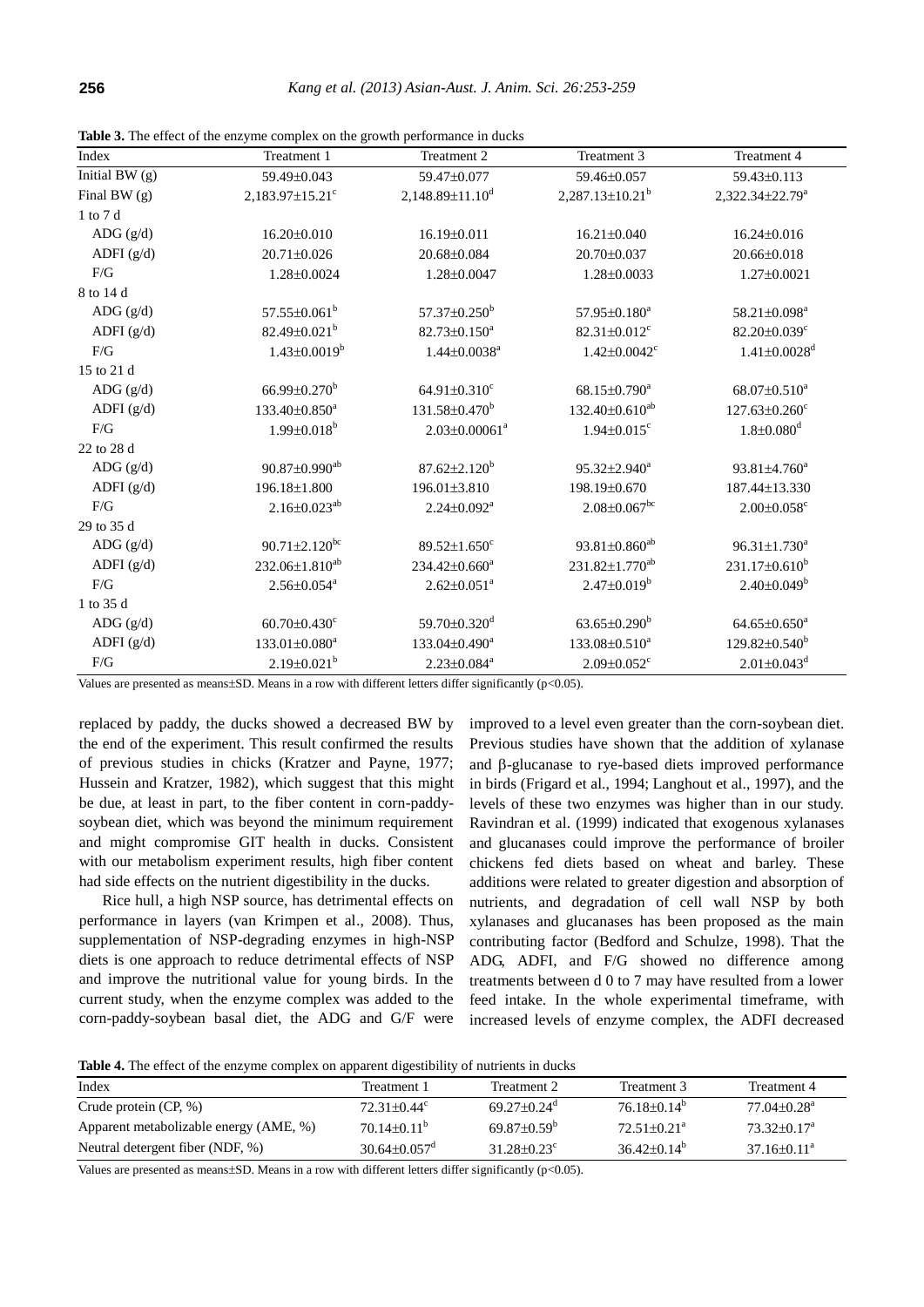significantly, which may be because of: i) extra released nutrients; or ii) a nutrient imbalance, both of these combined leading to improved nutrient digestibility with a lowered ADFI (Nortey et al., 2007). Compared to treatments without the addition of enzyme complex, the ADG of birds fed diets with low and high levels of enzyme complex was increased from 5% to 6%, and from 6% to 8%, respectively, which could have been due to increased digestibility of nutrients. In our study, the ADG was not linearly correlated with feed intake, suggesting that the enzyme complex was effective in stimulating the utilization of nutrients.

García et al. (2008) concluded that barley with an enzyme complex of  $\beta$ -glucanase and xylanase, could wholly replace corn in diets fed to broilers from d 1 to 21 of age; enzymes improved digestive traits, retention of nutrients, and broiler performance from d 1 to 42. In the current study, under the action of the enzyme complex used, whether or not paddy ricecould completely replace corn is in need of further research.

# **Metabolism digestibility**

Nutrients, such as starches, proteins, and lipids, are enclosed by the cell walls, and supplying enzymes to enhance the breakdown of the cell wall components can increase exposure of these nutrients to the digestive system. Bedford and Schulze (1998) concluded that degradation of cell wall NSP by both xylanases and glucanases is the main contributing factor to the greater digestion and absorption of nutrients and great performance. [Nahm](http://ps.fass.org/search?author1=KEE+H.+NAHM&sortspec=date&submit=Submit) and [Carlson](http://ps.fass.org/search?author1=C.+W.+CARLSON&sortspec=date&submit=Submit) (1985) reported that cellulase supplementation significantly improved the digestibility of cell wall components.

NSP-degrading enzymes can improve energy utilization of high-NSP diets in young pigs. Previous studies have shown that xylanase could improve apparent AA, energy, and DM digestibility in wheat-based diets for grower pigs (Barrera et al., 2004; Nortey et al., 2007). Ravindran et al. (1999) concluded that xylanase was beneficial in terms of protein and energy utilization, and growth performance for broilers, but could not eliminate other enzyme functions as the xylanase was a blend that also contained  $\beta$ -glucanase, cellulase, hemi-cellulase, and protease. In the current study, the digestibility of CP was higher in the corn diet than in the corn-paddy rice diet, which likely resulted from the higher fiber content in the latter, which would inhibit the CP digestion and absorption as an increase in dietary fiber content might increase ileal losses of both endogenous and exogenous protein (Schulze et al., 1994).

The addition of enzyme complex improved the CP, AME, and NDF digestibility, which could be associated [with](http://www.iciba.com/with/) the development of GIT and lower digesta viscosity. González-Alvarado et al. (2007) showed that the effects of hulls on the relative weight of the gizzard and on the total

tract apparent retention of nutrients, were more pronounced in rice diets than for corn diets. Diebold et al. (2004) concluded that xylanase could stimulate the development of GIF resulting from volatile fatty acids (VFA). Lázaro et al. (2003) concluded that 500 ppm of an enzyme complex containing  $\beta$ -glucanase and xylanase added to rye diets decreased intestinal viscosity, accelerated digestive transit, and improved productive performance of broilers. Malathi and Devegowda (2001) also shown that a complex of  $x$ ylanase, cellulase, and  $\beta$ -glucanase significantly reduced the relative viscosity of the digesta *in vitro*.

Ravindran et al. (1999) found that the complex of  $x$ ylanase and  $\beta$ -glucanase had no effect on the AME content of barley, perhaps because the levels of substrates in barley were too low to show an energy response. On the other hand, in the current study, the enzyme complex increased the AME digestibility possibly due to: i) enough substrate for the enzyme; or ii) a complimentary effect between the three enzymes used. However, others studies have shown that a  $\beta$ -glucanase and xylanase cocktail in Canola mealbased diets have no pronounced effect on the growth performance or nutrient digestibility (Mushtaq et al., 2007).

In the current study, as birds do not possess enzymes to hydrolyze NDF, the increased digestibility of NDF when the corn was partially replaced by paddy, was most likely a result of bacterial fermentation (Schulze et al., 1994). At the same level of NDF, the digestibility of NDF was increased with the inclusion of enzyme complex, showing a more substantial effect from enzyme activity than from bacterial fermentation on NDF digestability.

# **CONCLUSION**

Because supplementation with the enzyme complex, consisting of xylanase, beta-glucanase, and cellulase, improved performance, and increased CP, AME, and NDF digestibility values over an non-supplemented basal diet, it can be concluded that the effects of adding the enzyme complex was positive when corn was partially replaced by paddy ricein duck feed. The summed effects of xylanase, beta-glucanase, and cellulase may reflect more or less consistent results obtained by a supplementation of enzyme combinations. Whether a linear relationship exists between performance and enzyme levels, and whether the corn component of the diet could be completely replaced by paddy rice with appropriate levels of enzyme complex are in need further study, but represent an exciting area of research into using low-cost paddy ricein duck feed.

#### **ACKNOWLEDGEMENTS**

This research was jointly supported by National Agriculture Science and Technology fund projects of China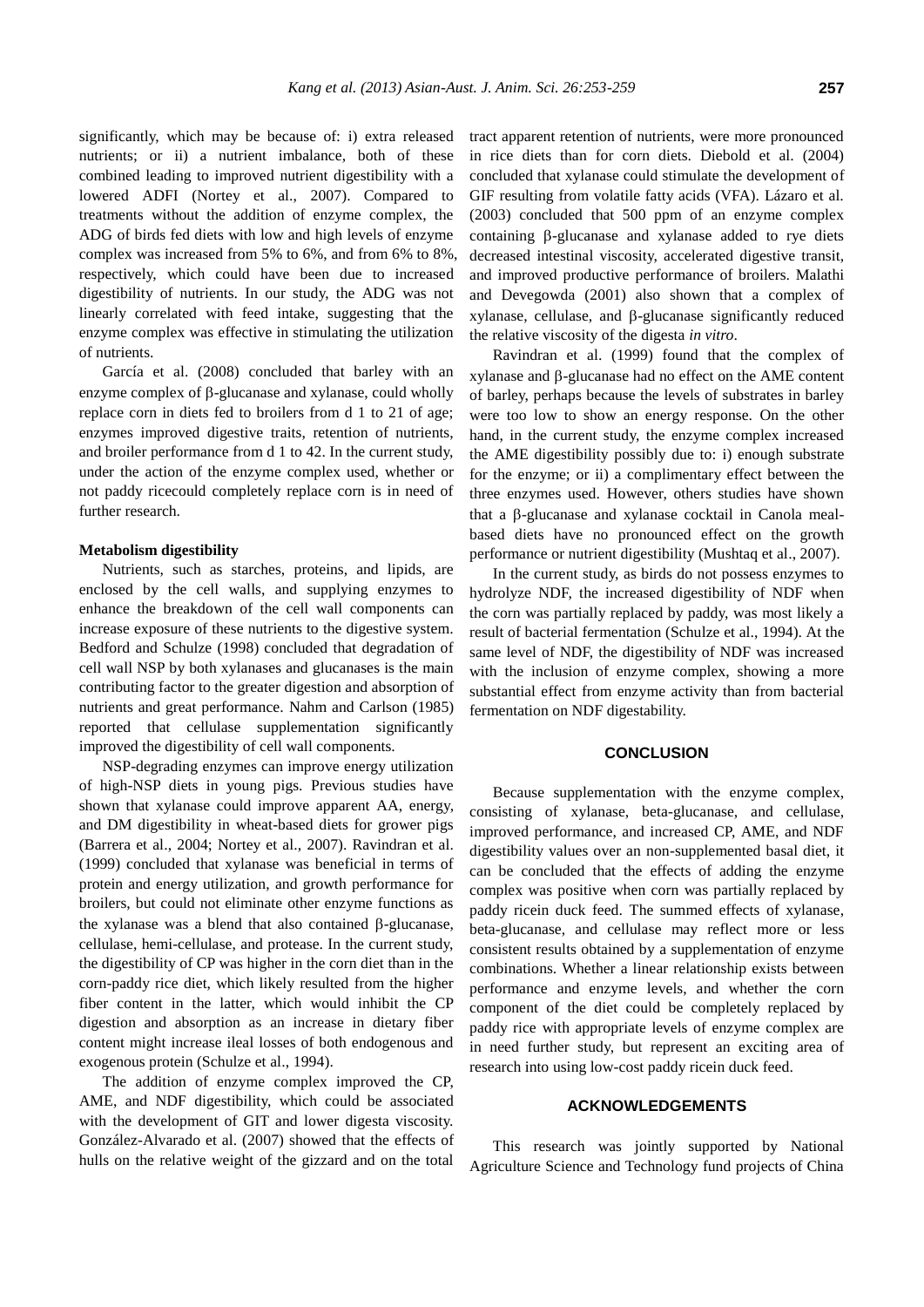(Grant No. 2011GB2D100014), Hubei Provincial Research and Development Program (Grant No. 2010BB023), and Natural Science Foundation of Hubei Province (Grant No. 2011CDA051).

## **REFERENCES**

- AOAC. 2005. Official methods of analysis. 17th ed. Assoc. Off. Anal. Chem., Arlington, VA, USA.
- Barrera, M., M. Cervantes, W. C. Sauer, A. B. Araiza, N. Torrentera and M. Cervantes. 2004. Ileal amino acid digestibility and performance of growing pigs fed wheat-based diets supplemented with xylanase. J. Anim. Sci. 82:1997-2003.
- Bedford, M. R. and H. Schulze. 1998. Exogenous enzymes in pigs and poultry. Nutr. Res. Rev. 11:91-114.
- Diebold, G., R. Mosenthin, H. P. Piepho and W. C. Sauer. 2004. Effect of supplementation of xylanase and phospholipase to a wheat-based diet for weanling pigs on nutrient digestibility and concentrations of microbial metabolites in ileal digesta and feces. J. Anim. Sci. 82:2647-2656.
- Fenton, T. W. and M. Fenton. 1979. An improved method for chromic oxide determination in feed and feces. [Can J.](http://www.google.com.hk/url?sa=t&rct=j&q=Can.+J.+Anim.+Sci.&source=web&cd=2&ved=0CCkQFjAB&url=http%3A%2F%2Fpubs.aic.ca%2Fcjas&ei=d_LNTqajKqSViAfkyPHWDg&usg=AFQjCNFNzNGFFtUUvhpyR7fNM0RmBnCxWw) Anim. [Sci.](http://www.google.com.hk/url?sa=t&rct=j&q=Can.+J.+Anim.+Sci.&source=web&cd=2&ved=0CCkQFjAB&url=http%3A%2F%2Fpubs.aic.ca%2Fcjas&ei=d_LNTqajKqSViAfkyPHWDg&usg=AFQjCNFNzNGFFtUUvhpyR7fNM0RmBnCxWw) 59:631-634.
- Frigard, T., D. Pettersson and P. Å man. 1994. Fiber-degrading enzyme increases body weight and total serum cholesterol in broiler chickens fed a rye-based diet. J. Nutr. 124:2422-2430.
- Gallinger, C. I., D. M. Suárez and A. Irazusta. 2004. Effects of rice bran inclusion on performance and bone mineralization in broiler chicks. J. Appl. [Poult.](http://www.google.com.hk/url?sa=t&rct=j&q=J.+Appl.+Poult.+Res.+&source=web&cd=1&ved=0CCgQFjAA&url=http%3A%2F%2Fjapr.fass.org%2F&ei=7_LNTtbYFcyXiQfbqJC1Dg&usg=AFQjCNHstGloT73wmTICT3UBxS09M7laTg) Res. 13:183-190.
- García, M., R. Lázaro, M. A. Latorre, M. I. Gracia and G. G. Mateos. 2008. Influence of enzyme supplementation and heat processing of barley on digestive traits and productive performance of broilers. Poult. Sci. 87:940-948.
- González-Alvarado, J. M., E. Jiménez-Moreno, D. G. Valencia, R. Lázaro and G. G. Mateos. 2008. Effects of fiber source and heat processing of the cereal on the development and pH of the gastrointestinal tract of broilers fed diets based on corn or rice. Poult. Sci. 87:1779-1795.
- González-Alvarado, J. M., E. Jiménez-Moreno, R. Lázaro and G. G. Mateos. 2007. Effect of type of cereal, heat processing of the cereal, and inclusion of fiber in the diet on productive performance and digestive traits of broilers. Poult. Sci. 86: 1705-1715.
- Hetland, H., B. Svihus and M. Choct. 2005. Role of insoluble fiber on gizzard activity in layers. J. Appl. [Poult.](http://www.google.com.hk/url?sa=t&rct=j&q=J.+Appl.+Poult.+Res.+&source=web&cd=1&ved=0CCgQFjAA&url=http%3A%2F%2Fjapr.fass.org%2F&ei=7_LNTtbYFcyXiQfbqJC1Dg&usg=AFQjCNHstGloT73wmTICT3UBxS09M7laTg) Res. 14:38-46.
- Hill, F. W. and D. L. Anderson. 1958. Comparison of metabolisable energy and productive energy determinations with growing chicks. J. Nutr. 64:587-603.
- Hussein, A. S. and F. H. Kratzer. 1982 Effect of rancidity on the feeding value of rice bran for chickens. Poult. Sci. 61:2450- 2455.
- Janssen, W. M. M. A. and B. Carré. 1985. Influence of fibre on digestibility of poultry feeds. Pages 71-86 In: Recent Advances in Animal Nutrition (Ed. W. Haresign and D. J. A. Cole). Butterworths, London, UK.
- Kratzer, F. H. and C. G. Payne. 1977. Effect of autoclaving, hotwater treating, parboiling and addition of ethoxyquin on the value of rice bran as a dietary ingredient for chickens. Br.

Poult. Sci. 18:475-482.

- Langhout, D. J., J. B. Schutte, C. Geerse, A. K. Kies, J. De Jong and M. W. A.Verstegen. 1997. Effects on chick performance and nutrient digestibility on an endo-xylanase added to a wheat-andrye-based diet in relation to fat source. Br. Poult. Sci. 38:557-563.
- Lázaro, R., M. García, P. Medel and G. G. Mateos. 2003. Inluence of enzymes on performance and digestive parameters of broilers fed rye-based diets. Poult. Sci. 82:132-140.
- Malathi, V. and G. Devegowda. 2001. *In vitro* evaluation of nonstarch polysaccharide digestibility of feed ingredients by enzymes. Poult. Sci. 80:302-305.
- Mateos, G. G., E. López, M. A. Latorre, B. Vicente and R. Lázaro. 2007. The effect of inclusion of oat hulls in piglet diets based on raw or cooked rice and maize. Anim. Feed Sci. Technol. 135:100-112.
- Mateos, G. G., F. Martín, M. A. Latorre, B. Vicente and R. Lázaro. 2006. Inclusion of oat hulls in diets for young pigs based on cooked maize or cooked rice. Anim. Sci. 82:57-63.
- Mateos, G. G., R. Lázaro and M. Gracia. 2002. The feasibility of using nutritional modifications to replace drugs in poultry feeds. J. Appl. [Poult.](http://www.google.com.hk/url?sa=t&rct=j&q=J.+Appl.+Poult.+Res.+&source=web&cd=1&ved=0CCgQFjAA&url=http%3A%2F%2Fjapr.fass.org%2F&ei=7_LNTtbYFcyXiQfbqJC1Dg&usg=AFQjCNHstGloT73wmTICT3UBxS09M7laTg) Res. 11:437-452.
- Montagne, L., J. R. Pluske and D. J. Hampson. 2003. A review of interactions between dietary fibre and the intestinal mucosa, and their consequences on digestive health in young nonruminant animals. Anim. Feed Sci Technol. 108:95-117.
- Mushtaq, T., M. Sarwar, G. Ahmad, M. A. Mirza, H. Nawaz, M. M. Haroon Mushtaq and U. Noreen. 2007. Influence of canola meal-based diets supplemented with exogenous enzyme and digestible lysine on performance, digestibility, carcass, and immunity responses of broiler chickens. Poult. Sci. 86:2144- 2151.
- Nahm [Kee, H. a](http://ps.fass.org/search?author1=KEE+H.+NAHM&sortspec=date&submit=Submit)nd C. W. Carlson. 1985. Effects of cellulase from *Trichoderma viride* on nutrient utilization by broiler[s.](http://ps.fass.org/content/64/8/1536.abstract?maxtoshow=&HITS=10&hits=10&RESULTFORMAT=&fulltext=cellulase%252Cfiber&andorexactfulltext=and&searchid=1&FIRSTINDEX=10&resourcetype=HWCIT#fn-1#fn-1) Poult. Sci. 64:1536-1540.
- Noland, P. A. and J. H. Gainer. 1953. The use of rice hulls as a roughage for wintering steers and for gestating lactating ewes. Arkansas Agric. Exp. Stn. Bull. 538: Fayetteville, AR.
- Nortey, T. N., J. F. Patience, P. H. Simmins, N. L. Trottier and R. T. Zijlstra. 2007. Effects of individual or combined xylanase and phytase supplementation on energy, amino acid, and phosphorus digestibility and growth performance of grower pigs fed wheat-based diets containing wheat millrun. J. Anim. Sci. 85:1432-1443.
- NRC. 1994. Nutrient requirements of poultry. 9th rev. ed. Natl. Acad. Press, Washington, DC, USA.
- Ravindran, V., P. H. Selle and W. L. Bryden. 1999. Effects of phytase supplementation, individually and in combination, with glycanase, on the nutritive value of wheat and barley. Poult. Sci. 78:1588-1595.
- Schulze, H., P. Van Leeuwenf, M. W. A. Verstegen, J. Huismant, W. B. Souffkantt and F. Ahrenss. 1994. Effect of level of dietary neutral detergent fiber on ileal apparent digestibility and ileal nitrogen losses in pigs. J. Anim. Sci. 72:2362-2368.
- Van Krimpen, M. M., R. P. Kwakkel, C. M. C. [Van Der Peet-](http://ps.fass.org/search?author1=C.+M.+C.+van+der+Peet-Schwering&sortspec=date&submit=Submit)[Schwering,](http://ps.fass.org/search?author1=C.+M.+C.+van+der+Peet-Schwering&sortspec=date&submit=Submit) L. A. Den Hartog and M. W. A. Verstegen. 2008. Low dietary energy concentration, high nonstarch polysaccharide concentration, and coarse particle sizes of nonstarch polysaccharides affect the behavior of feather-